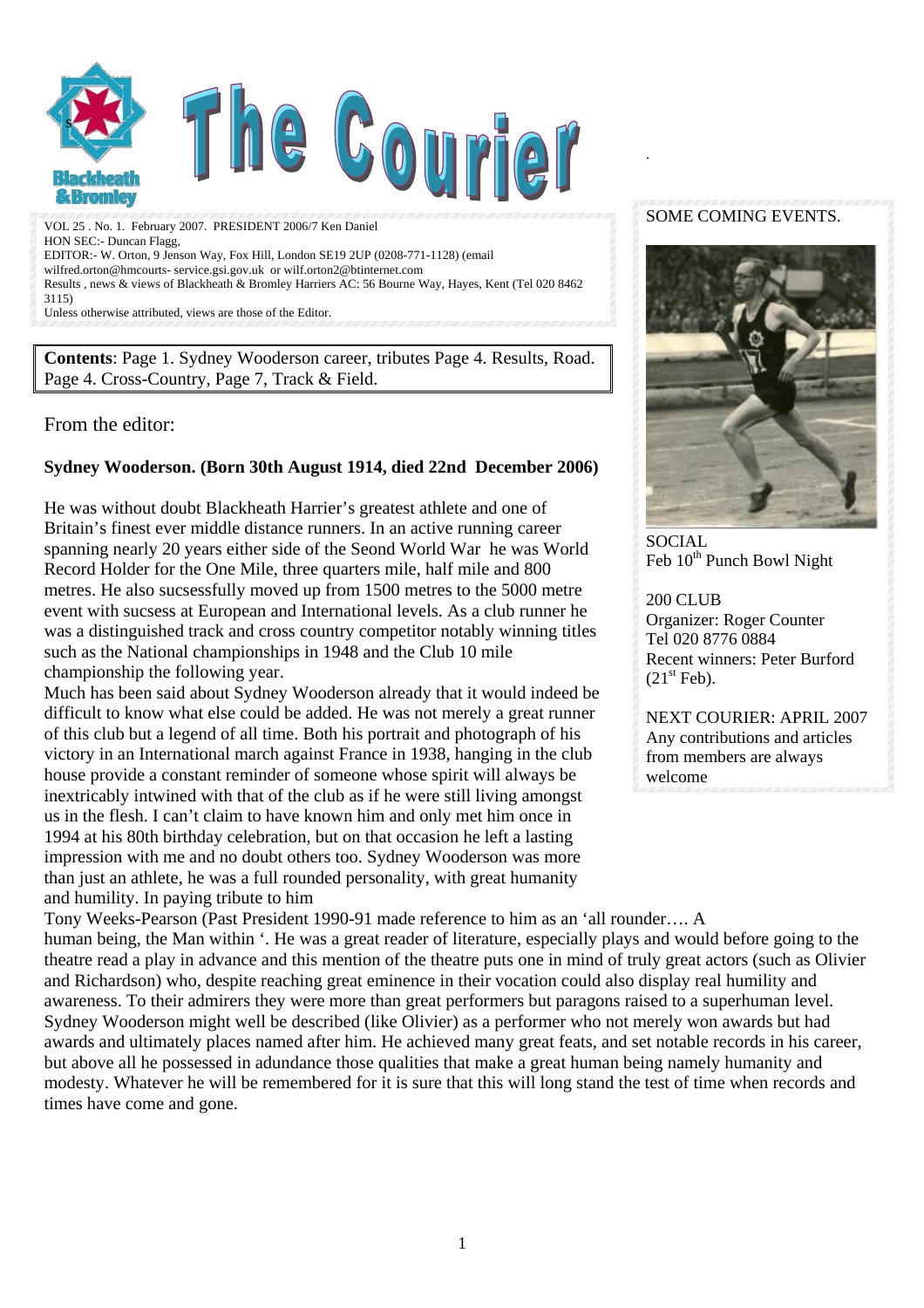## *A career of athletic achievement.*

Even in his formative years Wooderson was attaining distinction on the track and cross country as a public schoolboy and Kent Junior. In 1932 at 18 he won his first title at Dartford over the country and in the same year he became the first British schoolboy to break 4min 30sec for the mile. In these early years he in fact shared honours with his brother Stanley who at this time was also an athlete of great promise. On the 28<sup>th</sup> April 1933 he won the English Public Schools Championship title easily and on the following day became the first schoolboy to break 4hours 30 seonds for the mile. Entering the senior level he took the athletics world by storm and for the remainder of that decade compiled an impressive array of honours. In 1935 he won his first AAAs title at the White City Stadium in atime of 4'17.2). He was to win this title five times in consecutive years up to the outbreak of war in 1939, his best time of 4.11.08 achieved on his fifth triumph that year. At international level he gained a sliver medal at the Empire Games Final, finishing behind his rival Jack Lovelock the New Zealander against whom he would be measured over several years. However in 1936 at [the](http://en.wikipedia.org/wiki/1936_Summer_Olympics) the summer Olympics in Berlin, he suffered an ankle injury which had been sustained from a broken bone, and failed to qualify for the final. But, in 1937, after surgery, his performance increased and culminated in his world mile record of 1937 when at Motspur Park in an event set up as a handicap Wooderson came from behind in the final lap to overhaul the opposition and set the record at 4'6.4. Also in 1938, he set world records in the 800m and 880 yards with times of 1min 48.4sec and 1min 49.2sec respectively. Despite missing the 1938 Empire Games for study purposes he claimed the European 1500m title in Paris in a time of 3'53.6.

The war came with Sydney at the peak of his career but he continued to run especially for allied causes such as the "Aid to Russia" fund in 1944. Immediately after the war, however, in 1945, he ran his fastest mile, 4min 4.2sec, just behind [Arne Andersson](http://en.wikipedia.org/wiki/Arne_Andersson) of [Sweden](http://en.wikipedia.org/wiki/Sweden). In Oslo at the 1946 European Championships, when he won the 5,000m in 14min 8.6sec, the second-fastest time to that point. The titles continued to be won and also in 1946 came the AAAs 3 miles championship but soon afterwards he retired from the track to concentrate on cross country. His versatility was demonstrated when he won the National cross-country title in 1948 over a punishing 9 mile course in Sheffield. He would win races again at club level but by 1952 his acive running career was over. He devoted much time to the administration of Blackheath Harreirs and was twice the club president, in 1946 and in the centenrary year of 1969. after having seemingly been overlooked for official orders he was finally awarded the MBE for services to athletics.

In summary his carreer achievement on track and cross country was:Public Schools 1 mile Champion 1933; AAAs 1 mile Champion. 5x 1934-39; Southern Counties champion 1936; AAAs 3 miles Champion 1946; National Cross Country Champion 1948; European 1500m Champion 1938; European 500m Champion 1946; Silver medal Empire Games 1 mile 1934; World Record Holder 1 mile 1937, 800m and 880 yards 1938.

**Perhaps he might have achieved even greater things had it not been for world war and five years lost to that war when he was at the peak of his athletic prowess. Maybe he might have been the first man to run a sub four minute mile. In answering this question in 1995 he was to reply "No, I don't really think so, I think it's a matter of progression", and if anyone thought he might regret being surpassed by Andersson and Haegg ... and Bannister? he would also add "You hand the torch, so to speak, onto someone else."**

## *Tributes*

To me he was the perfect athlete. The most telling comment he made came when I asked him if he regretted not being an athlete today, as his performances would have made him very rich. Without hesitation he responded that he loved his time in the sport; it was a hobby, relaxation and highly enjoyable. Today, he commented, he would be a full-time athlete; it would be his job and he would have to get out of bed in the morning and run as work. He would have lost much of the fun. No, he regretted nothing. sir-

We will never see his like again. The era of the dedicated amateur is long past. He may have died but he has been a legend for so long that it seems he has not, and never will, leave us. Anybody who met him will have fond memories of a great, great man.

*Dr Greg Moon, London NW5*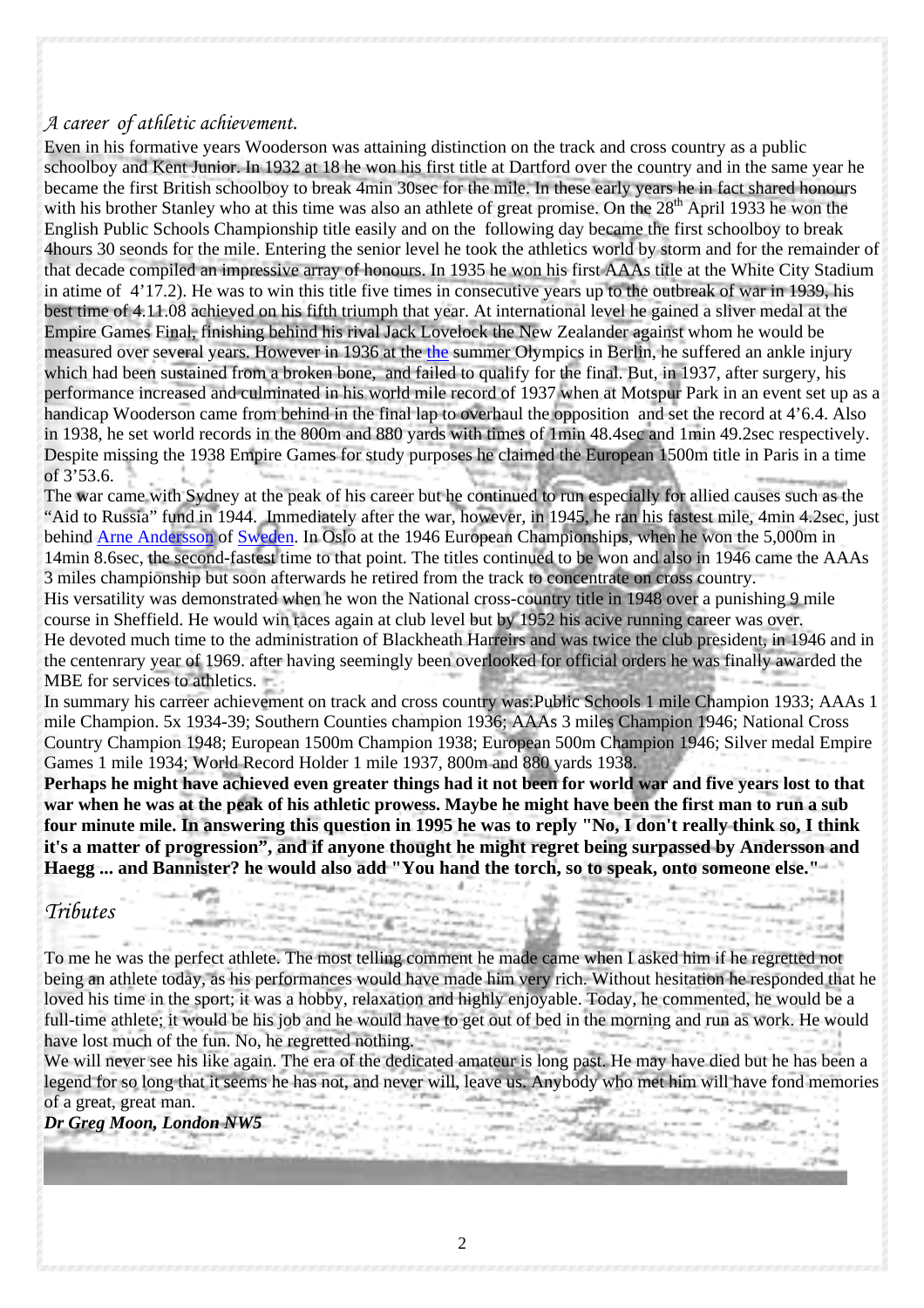He was an all-rounder, and now I do not mean in the sporting sense, but as a Human Being, the Man within. This is the image we shall hold, ever more vividly, in our minds….I found him a free tough mind, forthright…independent and progressive in his views and judgement….he helped hosts of us with his professional skills, his friendship and warmth...For himself, did he not wear his fame lightly...?

#### *Tony Weeks-Pearson, Wareham*

Merit for honours is defined as achievement and exceptional sacrifice…They should be awarded because the individual has goone the extra mile in the contribution they have made. Sydney Wooderson was an example of someone who fell through the net and had to wait until 2000 for an MBE. *Sports Minister Kate Hoey*

He was always a gallant fighter, and I admired him as much for his attitude to running as for the feats he achieved. He was a methodical and unassuming athlete who gave up his time and energy to encourage youngsters even if they showed no promise. He believed that running was a worthwhile sport in itself, even if one could not achieve any great success.

### *Sir Roger Bannister*.

Though Sydney Wooderson competed as an amateur in the days long before track and field athletics could offer a professional way of life as an impetus to ever-rising standards, he must now be regarded as one of the most outstanding and versatile British runners.

*The Times Obituaries column Dec 23 2006.* 



Above : with Arne Anderson after setting fastest mile in 1945 ; Below the Harriers mighty atom.

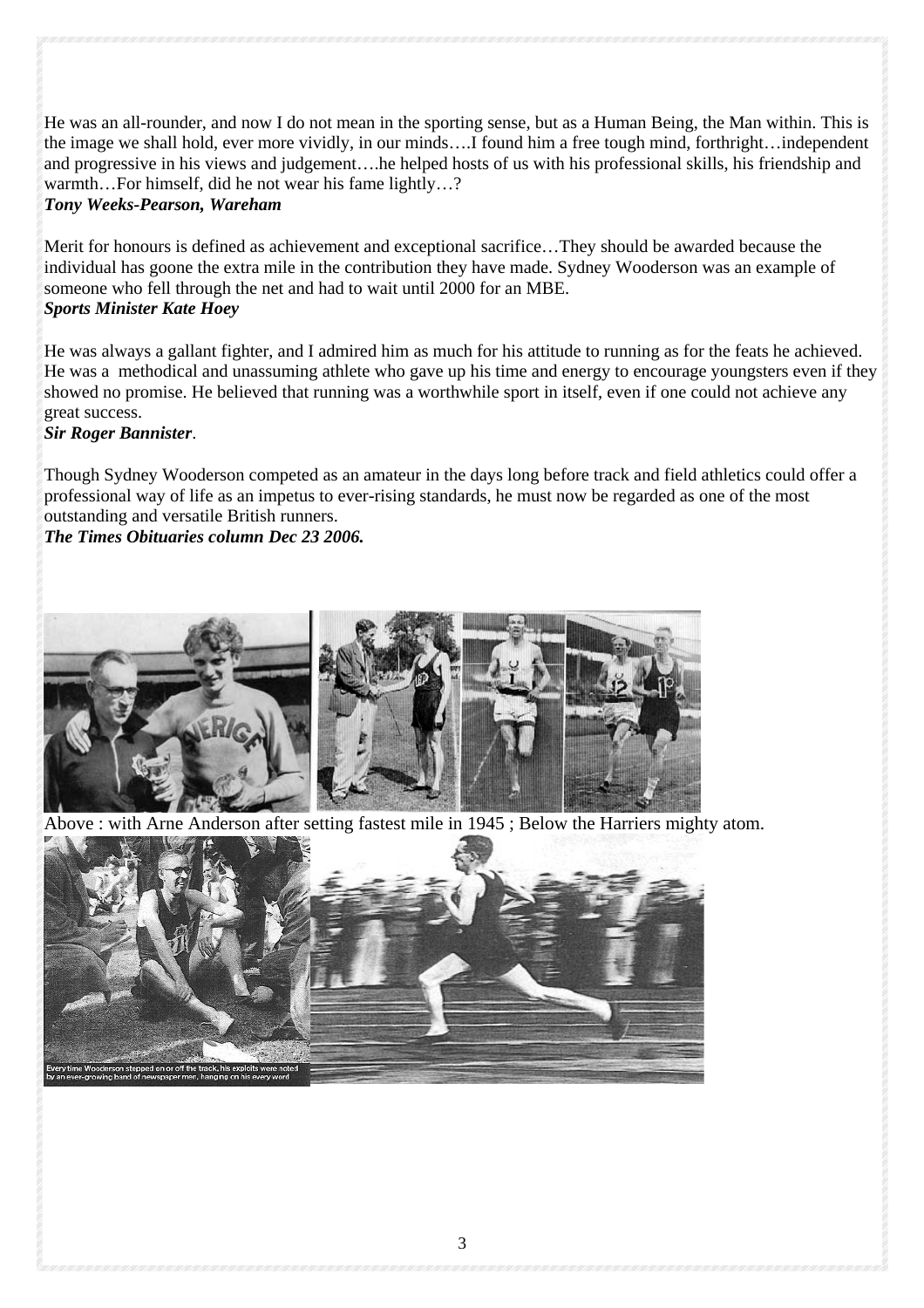## **The Courier February 2007. Results**

# *Road.*

**Half Marathons**.

## **February 25th Tumbridge Wells Half- Marathon**. (Gun time/*chip time*)

8 .D. Hilliar (1 :20.07)- 28. S. Hough (1:24.22/*1 :24.16*)- 38. A. Tucker (1 :25.59/*1:25.57)*- 169. M. Blunden (1:36.13*/(1 :36.08)-* 191. C. Monks (1:37.07/*1 :37.03*)- 200. R. Strong (1 :37.24/*1:36.57*)- 341. D. Lewis (1 :42.57/*1:42.13*)- 470. D. Leal (1:48.12/*1:47.10*)- 503. J. Isaacs ((1:49.22/*1:48.23*)- 618. R. Hogwood (1:54.07/*1:53.12*)- 620. P. Rogers ((1:54.08)/ *1:53.07*)- 655. R. Lovell (1:55.07/*1:54.19*)- 657. C. Fulford-Brown (1:55.14/ *:54.47*)- 920. R. Gardner (2:12.42/*2:11.45*).

**February 25th. Sussex Beacon Half marathon**

215. F. Green (89.46)- 425. K. Philp- 494. A. McDonagh- 495. K. Jones.

**Other distances** 

**December 30th. Hercules Wimbledon/Lauriston R.C 7 miles**. 5th A Bruce Littlewood (39'.12)

**January 18th Orpington Road Runners Club, 5km Handicap series.** 3. N. Bunclark (22.42)

**January 28th. Canterbury 10mile run**. 7. N. Kinsey (winner of the 40-49 age group).

**February 11th Sidcup 10mile road race**. 4. P. Tucker (53.58)

**Walking events**.

**February 10<sup>th</sup>. Cambridge Harriers Winter Walks Series, Bexley.** 1. Chelsea O'Rawe Hobbs (u17w) (27.34)

# *Cross Country*

## December 9<sup>th</sup> (2006) - Kent Masters Championships at Swanley

**Ladies results W35** 5th Bridget Davey- 9th Miranda Porritt- 10th Lisa Page- 12th Angela Cook- 15th Amanda Taylor- 21st Claire Robinson B&B 1st W35 team **W45** 3rd Annie Mcdonough- 10th Anne Cilia- 15th Alison JellyB&B 3rd W45 team

**Mens results M40**5th Neil Ayrton- 16th Mark Watling- 25th Ian Taylor- 32nd Mick Jones - 55th Nick Barber B&B 3rd team **M50** 1st Alan Camp- 2nd Tim Soutar- 13th Graham Coates- 16th Trevor Symmons- 20th Rob Brown- 26th Jim Bailey- 29th Chris Pike B&B 1st team**M60** 5th Mike Cronin- Mike Martineau (dnf)

**December 16th (2006) - Kent Cross Country League** Senior Women 5K *1st Team* 1 Jennie Butler (21.00)- 4 Fran Green (21.54)- 9 Bella Clayton (22.46) *2nd Team* 15. Ella Fisher (23.53) 17. Bridget Davey (24.13)- 18 Lisa Page (24.21)- 29 Annie McDonough (25.2)- 30 Clare Lodwig (25.31)- 41 Kirsty Philp (26.24)- 48 Anne Cillia (27.00)- 55 Tara Emary (28.32)- 57 Justine Eastbury (28.53)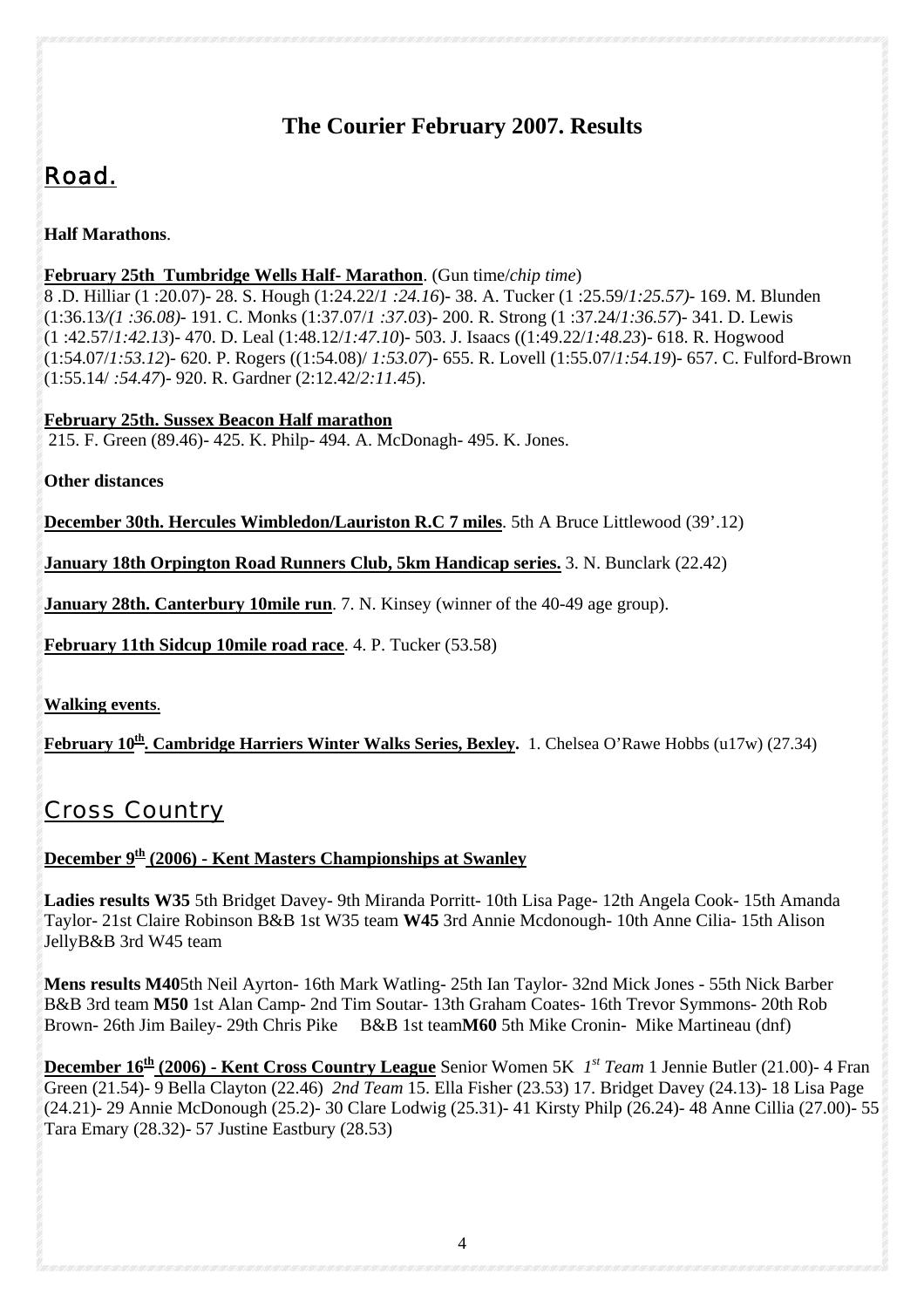## **January 6th Kent County Cross Country Championships, Kent County Show Ground, Detling.**

Senior men. 12400m. 7. J. Atkinson (43.19) - 8. A. Raynor (43.22)- 17. P Tucker (44.58)- 31. D. McKinlay (46.51)- 37. D. Ryan (48.04)- 43. H Ayrton (48.51)- 66. D. Hilliar (50.42)- 70. I. Taylor (50.56)- 77. M. Ellison (51.45)- 105. T. Simmons (54.17)- 106. R. Hall (54.22)- 114. T. Sutton (55.19)-127. R. Brown (56.40)- 133. N. Barber (57.20)- 178. A. Edwards (1 :7.37). (Team finished 4th with 647 points).

U17 men. 6300m 2. A. Bruce-Littlewood (22.08)- 11. A. Cliffe (23.07)- 16. T. Andrew (24.00)- 27. C. Ward (25.16)- 28. S. Simpson (25.22). (Team finished  $2<sup>nd</sup>$  with 56 points)

U15 boys. 4200m 5. S. Cavey (14.50)- 8. A. York (15.24)- 12. J. Warren (16.08)- 14. H. Kurtyanek (16.19)- 32. J. Halls (18.32) (Team finished 2ndwith 39 points)

U13 boys. 3200m 7. R. Yates (12.21)- 31. G. Proctor (13.18)- 40. A. Moore (13.42)- 41. S. Jackson (13.42)'- 46. T. Scott (14.09) (Team finished 5th with 119 points)

Junior Women 6300m. 1. B. Proctor (24.52)- 7. E. Fisher (28.34)- 10. V. Evans (31.24). (team finished 1st with 18 points).

U17 women 4200m. 1. A. Smith(15.56)- 4. R. taylor (17.55)- 10. S. McLellan (18.40) (Team finished  $2^{nd}$  with 15 points).

U15 girls 3650m. 6. D. Critchley (14.39)- 7. M. Fewster (14.52)- 13. J. Saville (15.28)- 16. S. Maslin (15.48)- 17. R. Smith (15.50) (Team finished 3rd with 26 points)

## **January 14<sup>th</sup>, BUPA Cross country Meeting, Holyrood Park, Edinburgh**. 3<sup>rd</sup>. M. Skinner (12.25)

### **January 27<sup>th</sup>. South of England Cross Country Championships, Holkham Hall.**

**Senior men**: 56. P. Tucker (51.14)- 318. R. Hall (1:2.47)- 395. N. Barber (1:6.15)- 399. T. Hutton (1:6.240 **Junior men**: 3. J. Poole (26.50)- 33. A. Conway (29.19)- 41. J. Vintner (29.51)- 43. R. Daniel (30.01)- 56. A. Atkinson (31.20)- 60. J. Cornish (32.00)- 62. R. Davies (32.54)U17 men. 13. A. Bruce-Littlewood (18.49) **U15 boys**. 15. S. Cavey (15.120 U13 boys. 33. R. Yates (11.32)- 74. G. Proctor (12.11)

**Senior Women** 8k 19 Siobhan Budd 31.(2529)- Jennie Butler (31.52)-36 Shavaun Henry (32.28)-45 Fran Green (33.17)- 84 Jane Bradshaw (36.05)-96 Clare Lodwig (36.46)-103 Carolyna Jones Baldock (37.19)-109 Kirsty Philp (37.43)-119 Annie McDonough (38.47) 129 points,  $2<sup>nd</sup>$  Team

**Junior women**. 7. B. Proctor (18.43) **U17 women**. 6. A. Smith (19.06) U15 girls. 18. M. Fewster (15.39)- 30. D. Critchley (16.10)- 40. J. Saville (16.30)- 57. S. Maslin (16.56)- 68. R. Smith (17.07)-85. S. Gordon (17.30)

### **Bennet Cup Events**

## **January 13<sup>th</sup> Open 10km, Hayes.** (Race winner A. Gibbins (BBHAC)

1 A. Gibbins (33:12 37:47) -2 A. Littlewood 31:42/38:22 -3 A. Cliff 30:24/ 38:59 -4 N. Humphreys 33:05/39:05 -5 D. Ryan 32:30/ 39:15 -6 D. Hilliar 32:42 /39:32 -7 E. Prendergast 33:47/ 40:12 -8 D. Brewer 32:08/ 40:38 -9 I. Taylor 31:01/ 41:16 -10 G. Cook 32:06 /41:21 -12 M. Ellison 31:11 /42:21- 13 S. Pairman 31:09/ 42:34 -15 K. Daniel (1<sup>st</sup> mv50) 33:08 /43:08 -17 A. Tucker 31:16/ 43:16 -18 A. Atkinson 29:49 /43:24 -20 B. Bater 33:04 /43:49 -22 107 J. Butler 1st W Open 35:07/ 44:22 -24 R. Hall 33:31/ 44:41- 25 G. Williams 33:56 45:06 -26 T. Sutton 32:16 /45:21 -29 S. Lloyd 32:56/ 45:51 -31 Ms F. Green 32:19/45:54 -33 N. Barber 32:59/ 46:14 -34 R. Penfold 31:52/46:22 -35 R. Cliff 2nd MV50 31:52/ 46:27 -40 Ms V. Mitchell 1st FV35 (32:08/ 46:58 -42 99 M. Salmon 3rd MV50 31:19/ 47:09 - 43 J. Bailey 32:24/ 47:14 -45 Ms M. Fewster 32:57/ 47:17 -46 M. Jones 37:17/ 47:17 -48 R. Brown 32:22/ 47:27 -49 A. Lawes 31:31/ 47:31 -50 J. Phelan 32:37/ 47:42 -51 W. Slack 33:09/47:44 -52 M. Cronin 1st MV60 29:29/ 47:4-54 P. Rogers 32:26 48:26 -55 MS J. Bradshaw 33:34/ 48:34 -57 D. Ko 34:46/ 49:06 -58 W. Orton 32:01 /49:16 -59 61 P. Hills 30:07 /49:32 -60 B. Wetherilt 33:14 49:45 -61 Ms C. Lodwig 31:57 49:47 -62 B. Fisher 31:04 49:54 -63 Mrs A. Cook (2ns FV35)29:27 /50:07 -68 T. Delahoy 33:51/50:56 -69 P. Mitchell 30:55/51:05 -70 Ms. K. Philp 33:14 / 51:14 --72 Ms K. Jones 31:39 /51:39 -73 N. Webb 31:46 /51:41-74 A. Pontiifex 2nd MV60 32:34/ 51:44 -75 Mme A. MacDonough 1st FV45 33:57/ 52:12 --77 J. Morris 37:35/ 52:25 -80 Ms A. Cilia 2nd FV45 33:53/ 53:43 -82 J. Halls 35:24 /54:29 -83 Ms C. Jones-Baldock 34:32/54:32 -85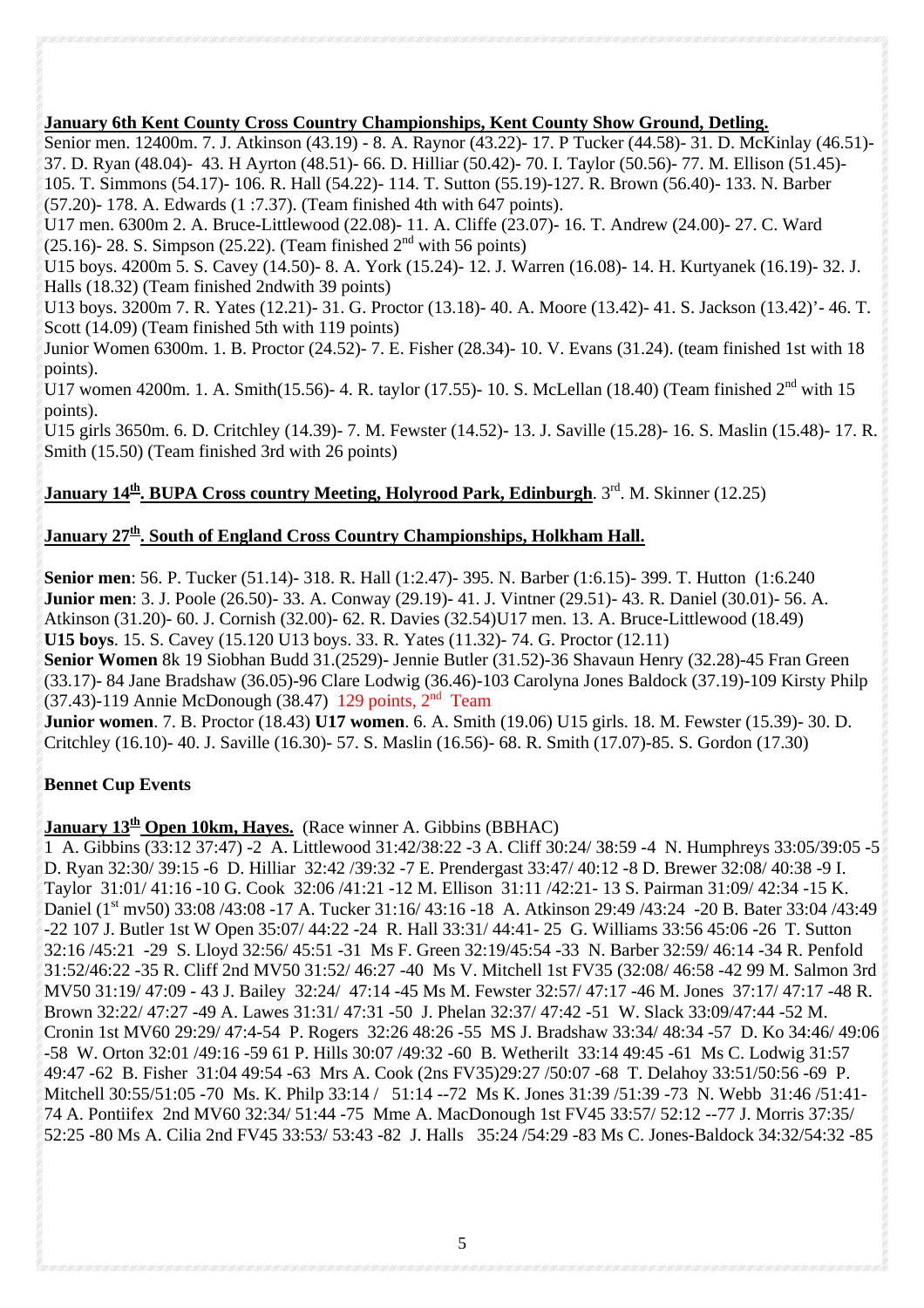Ms T. Emery 3rd FV35 34:24/ 56:29 -87 P. Lovell 3rd MV60 33:09/ 57:01 -88 M. Longstaff 35:20 /57:25 -90 J. Copley 34:22 /58:08 -91 J. Clare 31:17 /58:12 -92 J. Robinson 35:16 /58:31 - 94 Ms A. Jelly 3rd FV45 31:52/ 1:00:47- 96 R. Chambers 1st MV70 32:19 /1:15:29

#### **January 20th Orion Harrers Mob Match at Hayes.**

*Result 114 Ran, 113 Finished, Scoring 53-a-side 1 Orion Harriers 2624 - 2 Blackheath & Bromley 3053*  1 J. Thorpe 39:39 /48:09 -2 A. Gibbins 40:25 /48:15 -6 N. Humphreys 39:31/ 50:26 -9 D. Hilliar 40:41/ 51:11 -10 E. Prenderghast 39:34/ 51:14 -14 R. Daniel 42:22 /52:07 -15 A. Cliffe 43:/ 53:38 -16 G. Cook 40:58 /53:48 -19 J. Beck 42:06/ 54:56 -21 M. Ellison 41:25/ 55:25 -23 S. Pairman 40:22 /55:32 -24 A. Atkinson 38:19/ 55:54 - 29 G. Coates 40:39/ 56:29 -30 R. Hall 40:06/ 56:51 -31 B. Bater 40:31/ 57:01 -34 K. Daniel 42:36/ 57:31 -39 T. Sutton 40:00/ 58:25 -40 A. Tucker 43:50/ 58:50 -42 J. Cornish 40:04/ 59:04 -46 R. Drake 42:30/59:35 -49 N. Barber 40:48 /59:58 -50 M. Salmon 38:19/ 1:00:09 -52 23 S. Lloyd 41:47 /1:00:42 -53 R. Cliff 41:00 / 1:00:45 -56 M. Jones 43:41/ 1:01:16 -58 J. Bailey 37:41/ 1:01:46 -59 A. Lawes 39:32 /1:02:02 -61 J. Phelan 41:00/ 1:02:20 -62 R. Brown 40:57 /1:02:22 -65 M. Cronin 39:/ 1:02:31 - 68 W. Slack 41:03 /1:02:58 -69 Ms V. Mitchell 42:/ 1:03:01 - 75 B. Fisher 39:24/ 1:04:59 -76 B. Wehterilt 41:30/1:05:15-77 P. Rogers 43:12/ 1:05:27 -79 Ms C. Lodwig 42:05 /1:05:45 -80 C. Mcintee 45:54/ 1:05:59 -82 T. Delahoy 41:23/ 1:06:28 -84 A. Webb 51:14/ 1:06:49 -85 Mme A. MacDonough 41:07/ 1:06:57 -86 Ms K. Jones 38:05/ 1:07:10 -87 D. Ko 54:21/ 1:07:16 -91 W. Orton 44:03/ 1:07:58-93 Ms K. Philp 43:13/ 1:08:48 -94 D. Lewis 43:14/ 1:08:54 -95 Ms A. Cilia 40:30/ 1:08:55 -96 C. Jones-Baldock 40:15 /1:09:25 -97 T. Emery 38:51/ 1:10:06 -100 A. Grace 44:23/ 1:10:43 -104 A. Edwards 40:/ 1:12:47 - 105 S. Fletcher 49:33/ 1:14:33 -107 J. Clare 37:49 /1:15:39 -108 J. Copley 44:01/ 1:17:46 -109 C. Rowe 47:41/ 1:18:41 -110 Ms A. Jelly 40:36/1:19:46 -112 J. Jennet 56:04 /1:22:04 -113 R. Chambers 58:25/ 1:41:58 -114 M. Longstaff DNF

Leading Handicap positions

1 BAILEY Jim 58 37:41 2 CLARE Joe 107 37:51 3 JONES Kate (L) 86 38:05

#### **4th February BBHAC vs Ranelagh Harrers Mob Match, Hayes.**

*Scoring 26-a-side Points 1 Blackheath & Bromley HAC 530 - 2 Ranelagh Harriers 1078*  1 P. Tucker, 39:23 /45:48 -2 2 A. Gibbins 38:02 /46:02 -3 J.Mills 41:54 /46:09 -4 4 A. Littlewood 37:52 /47:42 - 6 6 D. Hilliar 37:17/ 48:07 -9 D. McKinlay 38:47/ 49:27 -10 N. Humphreys 39:15/ 49:55 -11 N. Ayrton 39:30/ 51:00 -13 S. Cooper 39:22/ 51:12 -14 A. Cliff 38:58/ 51:33 -19 G. Cook 38:32/ 52:22 -21 D. Griffin 42:34/ 52:44 - 23 J. Vinter 43:30 /53:00 -24 A. Atkinson 36:59/ 53:09 -25 Ms J. Butler 1st W 38:16/53:11- 26 R. Hall 36:48/ 53:18 -27 J. Beck 39:56/ 53:31 -28 C. Hogg 40:32/ 3:52 -30 S. Pairman 38:13/ 53:58 -32 S. Hough 41:30/54:50 -33 B. Mcshane 38:48/ 55:03 -34 M. Ellison 39:36/55:06 -35 G. Coates 39:16/ 55:06 -37 A. Tucker 38:09/55:24 –39. Ms F. Green 2nd W 37:07/ 56:02 -40 R. Drake 37:54 /56:09 -41 B. Bater 39:28 56:13 -43 P. Burford 39:05/ 57:00 47 S. Lloyd 38:30/ 58:05 -46 Ms J. Bradshaw 33:21 3rd W 58:21 -47 46 D. Ko 36:16/ 58:31 - 72 R. Penfold 38:41/ 58:56 -50 Ms V. Mitchell 37:38 59:03 -51 J. Phelan 37:35 59:20 -25 C. Griffin 44:17 59:22 -53 P. Rogers 36:11/ 59:26 -54 R. Brown 38:13 /59:38 -55 W. Slack 38:18/59:58 56 A. Lawes 37:57 /1:00:12 -59 J. Bailey 39:05/1:00:20 -60 M. Cronin 37:46/ 1:00:31 -61 B. Wetherilt 36:38 /1:00:48 -64 A. Seddon 46:11/ 1:01:41 -65 C. Pike 41:45/ 1:01:45 -67 C. McIntee 40:30/ 1:02:10 -68 P. Hills 36:29/1:02:29 -69 B.Fisher 37:16/1:02:31 -71 Ms C.Lodwig 38:13/1:03:18 -72 W. Orton 39:14/1:03:29 -74 Ms R. Taylor 45:27/1:03:42 -75 Mrs A. Cook 37:42/ 1:04:12 -77 D. Lewis 38:23/1:04:48 -78 Mme A. MacDonough 38:50/ 1:05:05 -79 T. Delahoy 39:22/ 1:05:17 –81. B.Power 42:35/1:06:20 -83 A. Brown 34:58/ 1:06:53 -84 Ms A. Taylor 38:20/ 1:07:05 -85 A.Grace 39:21/ 1:07:06 -87 Ms A. Cilia 40:27/ 1:09:22 -89 S. Fletcher 35:37/ 1:09:52 90 S. Clark 50:06 /1:10:06 -91 M. Gasson 39:43/ 1:10:18 -92 Ms R. Lloyd 30:05/ 1:10:35 94 Ms E. Harker 38:38 /1:10:58 -95 Ms J. Eastbury 41:08/ 1:11:13 -97 J. Copley 38:36/ 1:13:06- 98 C. Rowe 40:37/ 1:14:22 -99 J. Robinson 42:07 /1:15:02 -100 Ms. C. Morten 47:40/1:15:40 -102 R. Chambers 37:16/1:32:16 – K. Daniel (DNF)

BBHAC Handicap Pos Hcap time 1 BRADSHAW Jane 46 33:21 2 BROWN Abi 83 34:58 3 FLETCHER Steve 89 35:37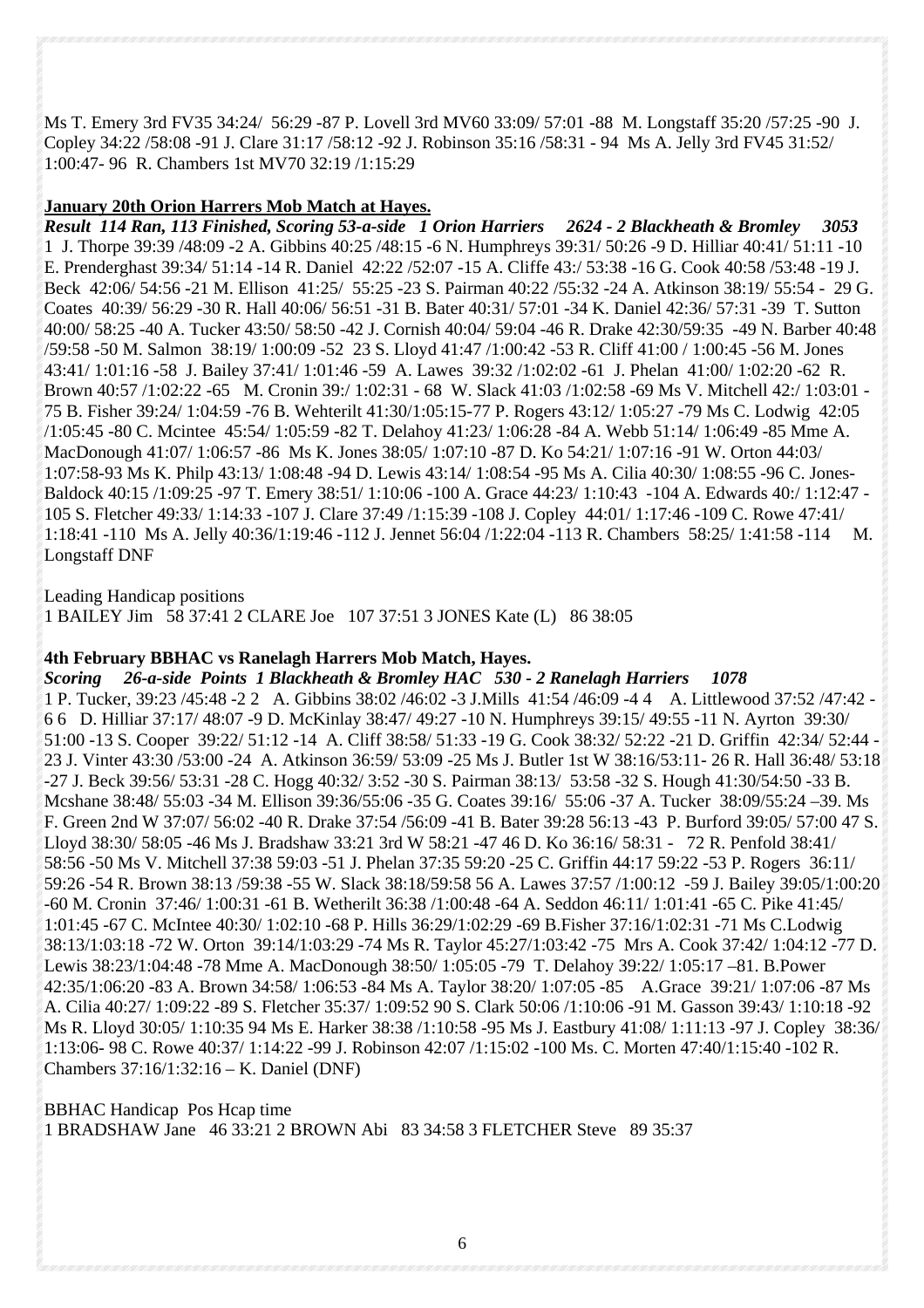#### Bennett Cup Leaders after 7 events Points

1 PAIRMAN Steve 234 -2 FISHER Barry 231 -3 CRONIN Mike 227 -4= LODWIG Clare (L) 216 4= COOK Gary 216 -6 BAILEY Jim 215 -7 HUMPHREYS Neal 213 -8 TUCKER Andy 208 -9 ATKINSON Adam 202 -10= MITCHELL Vivienne (L) 200 -10= CLIFF Alastair 200

## *Track & Field*

### January 21<sup>st</sup>, South of England Indoor Championships, Lea Valley Athletics Circuit

U20 women. PV. 1. E. Godley (3.51m)- 60m 4. S. Soloman- 60m hurdles 1. S. Soloman (8.68")- TJ. 3.L. Blackie  $(11.25m)$ 

U15 boys. 60m hurdles. 1. B. Hopkins (9.21")

U20 men. 60m. 2. D. Doyley (6.75")- PV. 2. S. Huggins (4.30m)- 60m hurdles 2. A. Al Ameen (8.24") Senior women. 200m 2. V. Cole (25.34")

## February 10<sup>th</sup>, Norwich Union European Trials, Birmingham.

U20 w. 60m 3. Montell Douglass (7.33") U20 m. 400m 1. I Allerton (50'42")-D. Parsons (50'83")

## February 17<sup>th</sup>, Scotish Indoor Championships. Glasgow.

PV. U20. 1. S. Huggins (4.60m)

February 17<sup>th</sup>, Inter-City Challenge, Sheffield.

U20 w. 60m. 1. M. Douglass (7.36")- 60m hurdles 4. S. Soloman (8.46")